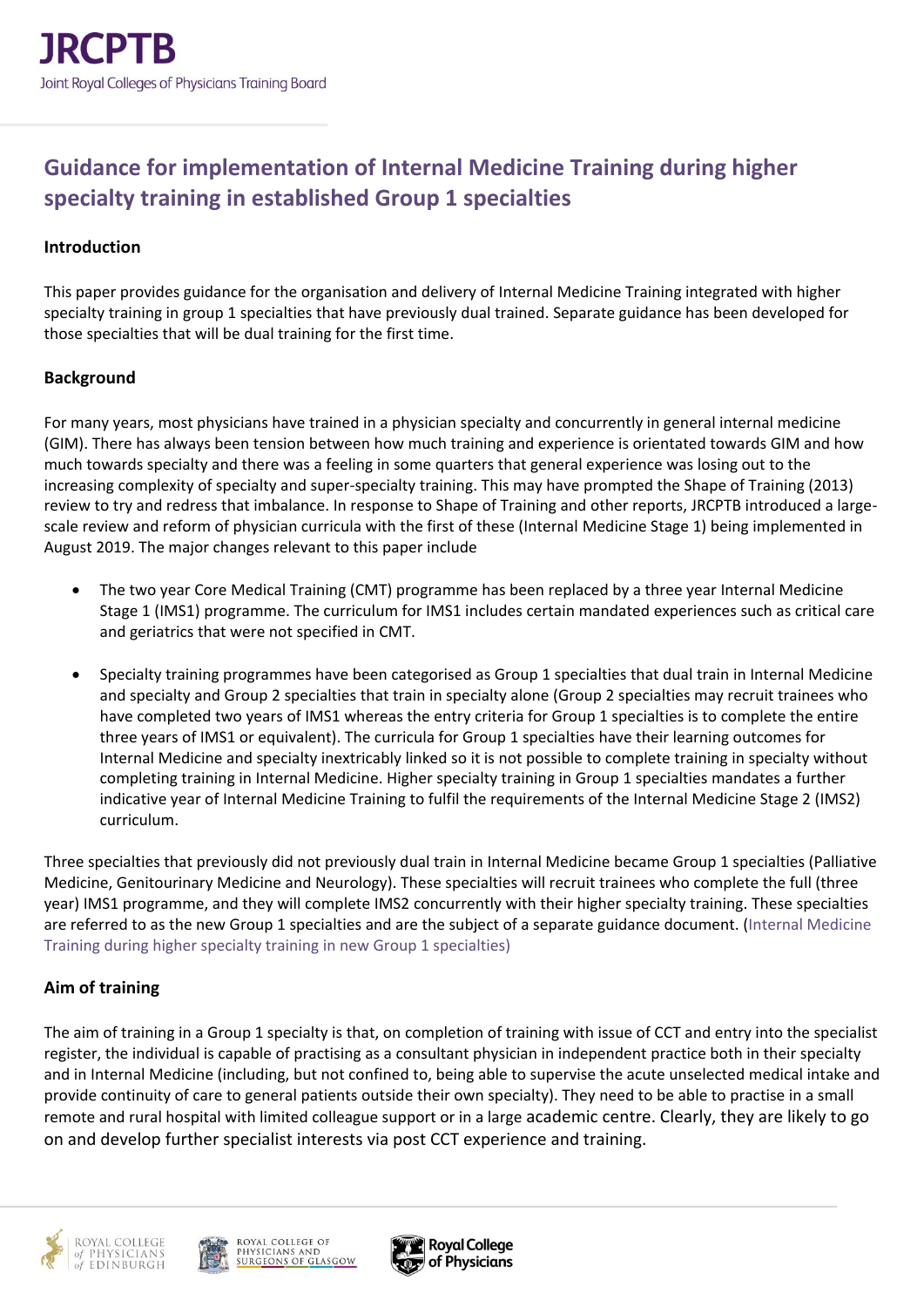Therefore, training must equip the trainee to develop expertise in both their specialty and in internal medicine.

A further aim of the Shape of Training reforms is to ensure that there is an adequate number of appropriately trained "Medical Registrars" on the ground to run the acute unselected take (AUT) in all hospitals where it takes place. Although this is really a service issue rather than a training one, JRCPTB feels that it is important from the training perspective that all trainees in Group 1 specialties continue to be involved with the acute unselected medical take throughout the whole of their higher specialty training. The frequency and intensity of involvement in the AUT will be predicated on reasonable service requirements and how many trainees of appropriate grades are available to support AUT. Trainees should report to their educational supervisor if they feel that their commitment to the AUT is unduly onerous and is having a detrimental impact on their specialty training. The educational supervisor should also raise concerns with both specialty and IM training programme directors if the AUT commitment is adversely affecting specialty training.

We recommend that from a service and a training perspective, trainees should be involved in AUT at least once a month. However, we recognise that there may be periods of specialty training when AUT involvement is not appropriate because of requirement for on call emergency care within specialty. In general, trainees should be involved in the AUT for at least four years except where the curriculum recommends participation in a specialty on call rota in which case the requirement may be reduced to an indicative minimum of three years. Schools should negotiate the AUT engagement for trainees with each provider to ensure service delivery is supported but specialty training is not adversely impacted. Trainees who have been away from the AUT for more than six months will need to have a plan to reskill them in both the delivery of clinical care and the management aspects of the medical registrar role.

#### This stipulation will

- Help ensure an adequacy of middle and higher-grade trainees to support the AUT.
- Ensure that general internal medical capabilities are acquired, maintained and demonstrated throughout higher specialty training.
- Promote equity between Group 1 specialties in their commitment to support the AUT.
- Enhance training opportunities for all Group 1 trainees and ensure that CCT holders are well versed and confident in Internal Medicine at the time of CCT.

The flexibility for trainees to spend periods of time without involvement in AUT is recommended from a training perspective and there may, of course be an employer and service delivery imperative for higher trainees to support AUT throughout the whole of HST. The new Group 1 specialties will still have to do nine months of full immersion Internal Medicine training as their wards are less likely to have general patients within them.

## **Accepted principles**

• We are in the era of competency-based medical education and therefore both the JRCPTB and the GMC are clear that the duration of any suggested/required experiential learning can only be indicative for the purposes of programme planning and general guidance. Acquisition of capabilities will depend both on the trainee's general ability, the training and learning opportunities made available to them and the educational support available. Most trainees will acquire capabilities within the suggested indicative period; some, however, may require extra time and others may progress more rapidly and accelerate through the programme.





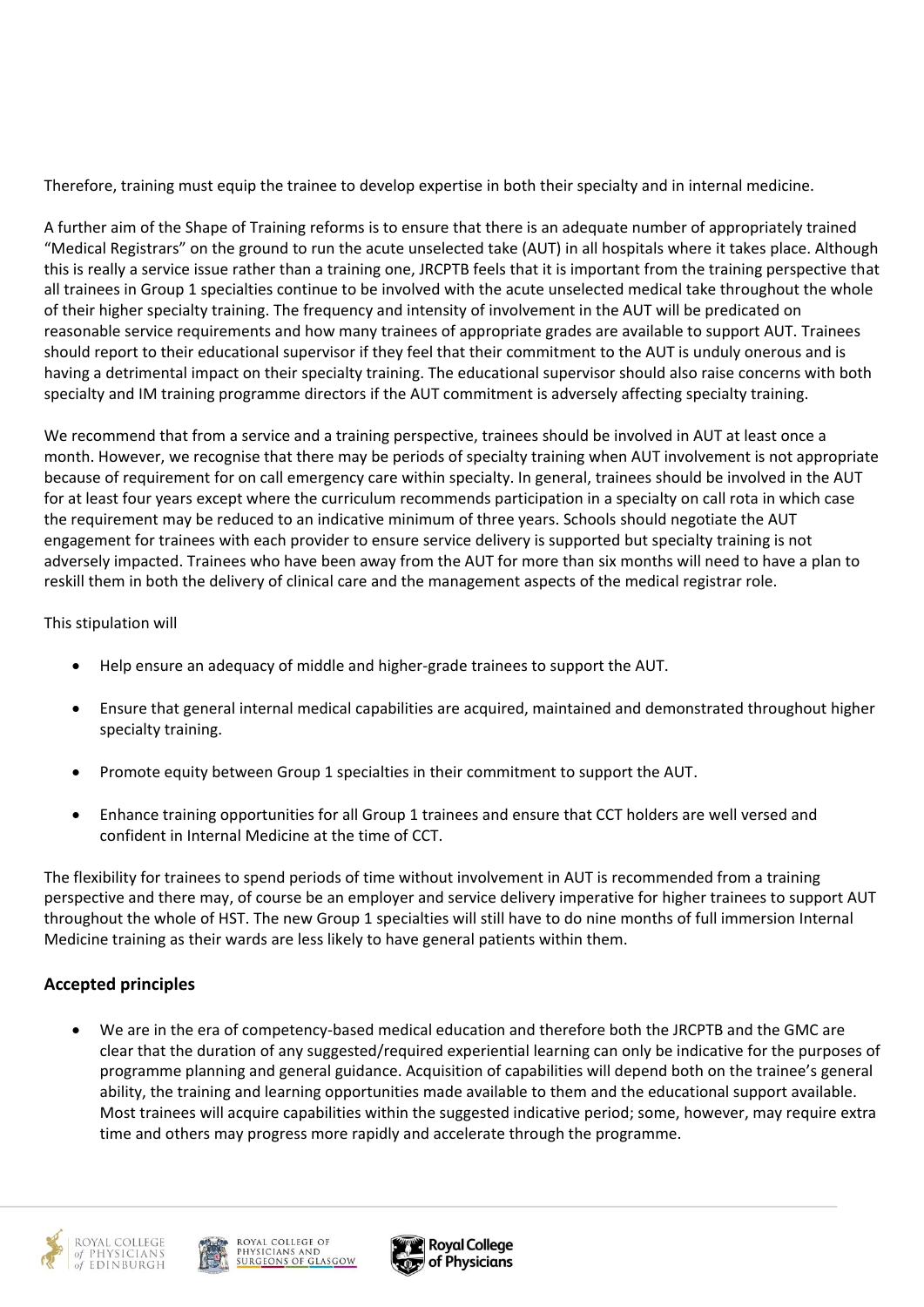- In some ways the distinction between Internal Medicine placements and specialty placements is rather artificial and needs to be interpreted with pragmatism and common sense. It is quite clear that both generic and Internal Medicine clinical capabilities can be acquired during specialty placements and that specialty capabilities can be acquired during placements labelled as Internal Medicine.
- However, an important principle of training in internal medicine is that trainees should acquire a perspective on patient management that is not delivered by their own parent specialty consultants. This includes the acute, post-acute and chronic management of conditions.
- Ideally, the JRCPTB would wish to see that all trainees spend a minimum of six months when they are fully immersed within a specialty team other than their parent one. However, it is accepted that this may cause difficulties of implementation in certain regions and for certain specialties and provided that the parent specialist wards provide enough exposure to a range of generalist medical patients then it is accepted that appropriate capability may be acquired in that context.
- The IMS2 curriculum requires that trainees are involved in the acute unselected medical take and have had involvement in the admission of at least 750 patients presenting with acute unselected medical problems during IMS2 training. It also requires that trainees spend a minimum of 12 months experience and training in the continuing ward care of patients admitted with acute medical problems.
- The IMS2 curriculum also mandates that over the whole period of higher specialty training, a minimum of 20 outpatient clinics are done in a specialty (or several specialties) other than the parent one to ensure that trainees understand approaches that are outwith their own specialty. It is important that these clinic attachments are well supervised and discussed with the Internal Medicine educational supervisor in advance to ensure that appropriate learning outcomes are set and achieved.

It is appreciated that some will feel that these recommendations do not go far enough and will continue to put pressure on specialty training whereas others will feel that this change risks trainees not being fully Internal Medicine capable at CCT.

## **Summary of requirements**

- 1. Involvement in AUT for at least four years except where the curriculum recommends participation in a specialty on call rota in which case the requirement may be reduced to an indicative minimum of three years. The frequency of involvement is not specified as it will depend on the size of the units and the number/case-mix of admissions and reviews and other local factors. However, it is suggested that at least one AUT a month would be appropriate. The requirement for three months of AUT or a full one month immersion on an acute medical unit during the final year of training remains (as mandated in the [IMS2 curriculum\)](https://www.jrcptb.org.uk/sites/default/files/Internal%20Medicine%20%28Stage%202%29%202022%20curriculum%20FINAL.pdf).
- 2. Trainees should undertake an indicative minimum of 12 months training in continuing ward care of patients admitted with acute medical problems. Three months of inpatient care or a full one month immersion on an acute medical unit should occur in the last year of training.
- 3. At least 20 clinics to be done in non parent specialty context. The choice of clinic / experience should be driven by the educational needs of the trainee, as identified by the trainee and their educational supervisor